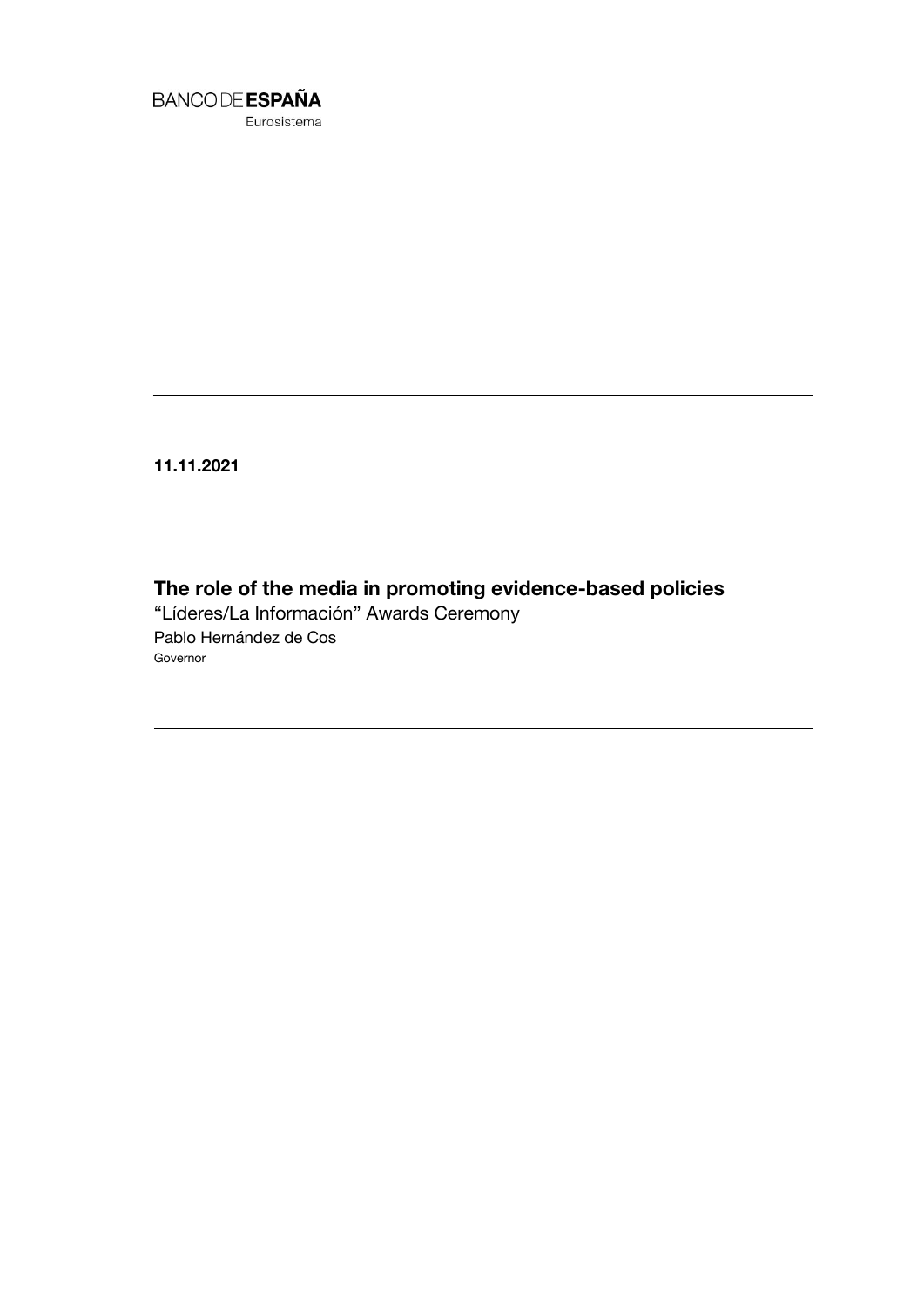## Good afternoon.

I would like to begin by thanking *La Información* for kindly inviting me to take part in the fourth "Líderes" Awards ceremony. It gives me the opportunity to join in the general acknowledgement of today's award winners: Jose Ignacio Goirigolzarri, chairman of CaixaBank; Joel Balagué, founder and CEO of Volava, and Lucía Comenge, chair of the PRIM group. Congratulations to all three for their achievements, so rightly acknowledged by this award.

At a similar event a few weeks ago, at which the Banco de España received the *Gran Cruz al Mérito en el Servicio de Economía* (Grand Cross of Merit in Service to the Economy), I spoke of the importance of integrating long-term considerations into decision-making on public policies. Allow me to briefly recap some of the ideas I presented there, but now focusing on the role that the media can and should play in pursuing this objective. An event like this, organised by a media outlet to bring us together to honour certain individuals who "through their daily work, ethical and sustainable approach and their contribution to society, have become a model to be followed", is a good opportunity to invoke that role.

In that speech, I argued for the need to include long-term considerations in decision-making as essential to the idea of progress that the public authorities should pursue. In economic policy, this should be articulated through the definition and implementation of measures that foster prosperity and opportunities for all citizens, both present and future.

Institutional quality is a factor that clearly contributes to this objective. Indeed, central bank independence is warranted precisely on those grounds. Yet aside from the quality of institutions when it comes to incorporating long-term considerations into public policy decision-making, there are three complementary matters that are, in my view, essential, and to which the media can make a decisive contribution.

The first of these three matters stems from the incorporation of an ongoing and thorough public-policy evaluation culture, on the understanding that, in a democratic society, evaluating the design and effects of public policies serves a political function, since it fosters transparency regarding political leaders' actions and their outcomes, facilitating accountability and democratic control by Parliament and citizens. It also fulfils a technical function, strengthening the decision-making process by providing it with valuable information to enhance its effectiveness and efficiency. Therefore, when "evidence-based policies" are promoted, it is both a technical argument in favour of effectiveness and a political statement in favour of citizens' and their representatives' democratic control of political power.

The second element is the need to have data that inform the decision-making process. Data are the raw material that feeds the evaluation process. Without appropriate, quality, timely and sufficiently granular data, a good evaluation is not possible.

In the private sector they talk about the "data economy", where the competitive dynamics of firms have been crucially affected by the use of data or by technology. The public sector cannot fall behind when it comes to data processing.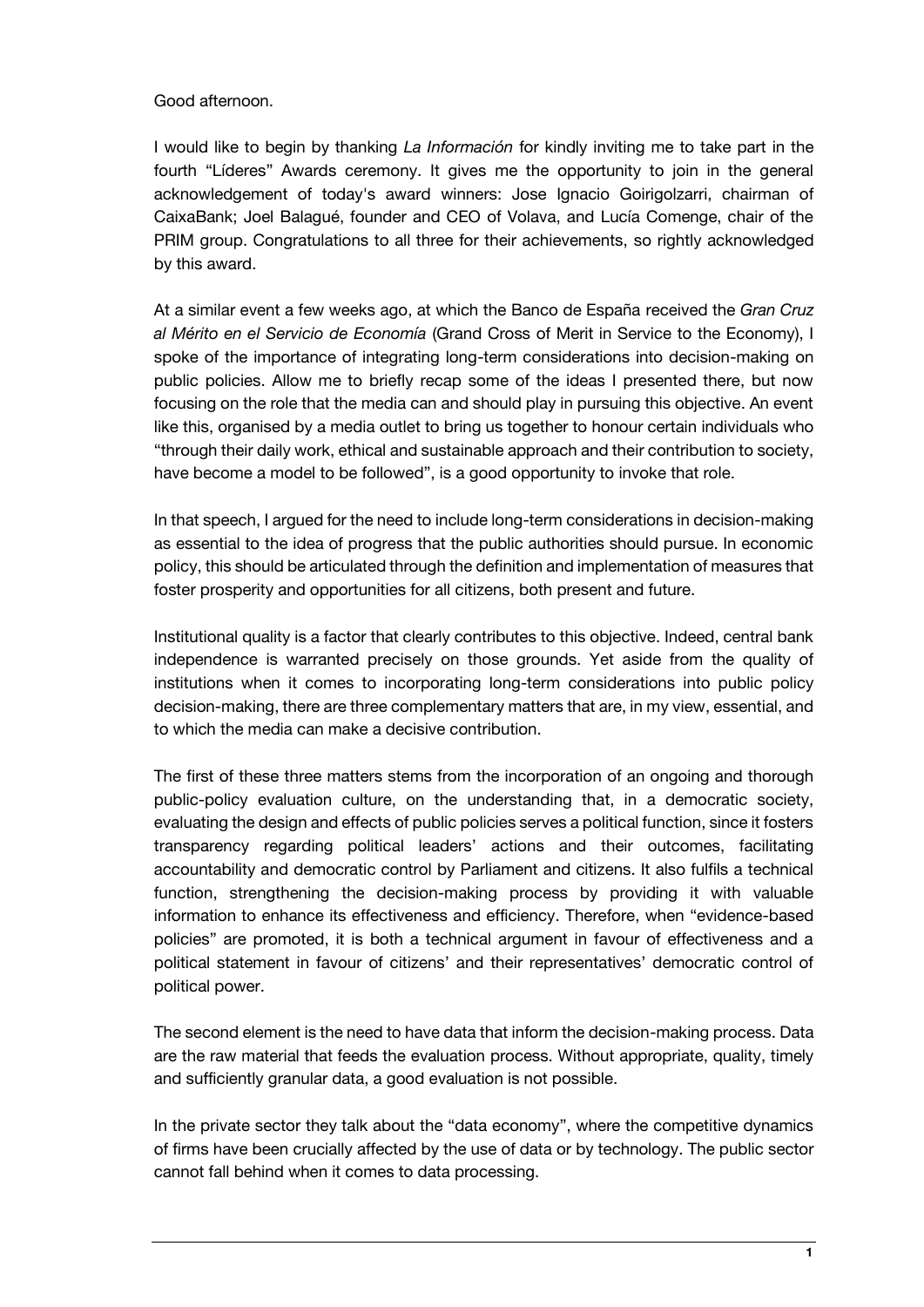The use of data held by the different segments of government increases diagnosis and evaluation capacities in an accelerated fashion. And it adds a further control mechanism for the authorities, which reinforces the quality of public debate and of democracy, particularly when such data are made available to the research community, to be used for scientific purposes in the public interest.

Quality data, technical ability, and analytical rigour and independence would thus seem to be the necessary ingredients for setting in place an evaluation culture leading to the evidence-based formulation of public policies.

A third key element is to improve the economic and financial education of the general public. With citizens able to critically internalise in their individual decisions both the main findings of these independent evaluations and the various benefits and costs associated with different courses of action, it would be easier to cement an evaluation culture. As I have stressed on various occasions, to achieve this, I believe it is essential to further embed economic and financial education in the school syllabus, as recommended by international institutions.

This call for evidence-based public policies as a key element for progress and freedom in democratic societies should not, however, be understood as being at odds with the healthy ideological debate proper to free and plural societies.

On the contrary, I believe these elements should complement each other. Ideology has, at least, a dual role in the public policy decision-making process. The first is related to ends. It provides an ethical notion of what is good or bad for society. And this cannot or should not be subject to evaluation. It is a question of personal preferences which, in the event of legitimate discrepancy, should be resolved in the political domain democratically, under each nation's constitutional framework.

A second role of ideology is to provide initial starting points as to how, a priori, these ends might be addressed when we lack sound evidence of the best course of action to attain them. To some extent, ideology occasionally fills the gaps that rigorous evaluation based on reliable data can leave. In this second area, there is ample room for fruitful dialogue between ideology and evaluation, with only one pre-requisite: that, no matter how firm ideological postulates are about the means that should be used, economic policymakers should be willing to be swayed by the findings of rigorous and independent evaluations.

The outcome of this dialogue may be very enriching for society: the emergence of a minimum consensus on how to tackle, using public policies, specific challenges that are identified as such by a very broad political spectrum. As discussed on previous occasions, ever since our society and economy were impacted by the pandemic, such basic social and political consensus has become key to contending with situations of enormous uncertainty like the present, where far-reaching reforms are needed to improve citizens' well-being. Consensus as to what reforms to undertake and with what content, supported by the findings of sound economic evaluations, would provide economic policy with stability beyond the electoral cycle and, therefore, with credibility in the eyes of citizens and investors, thus multiplying its positive impact.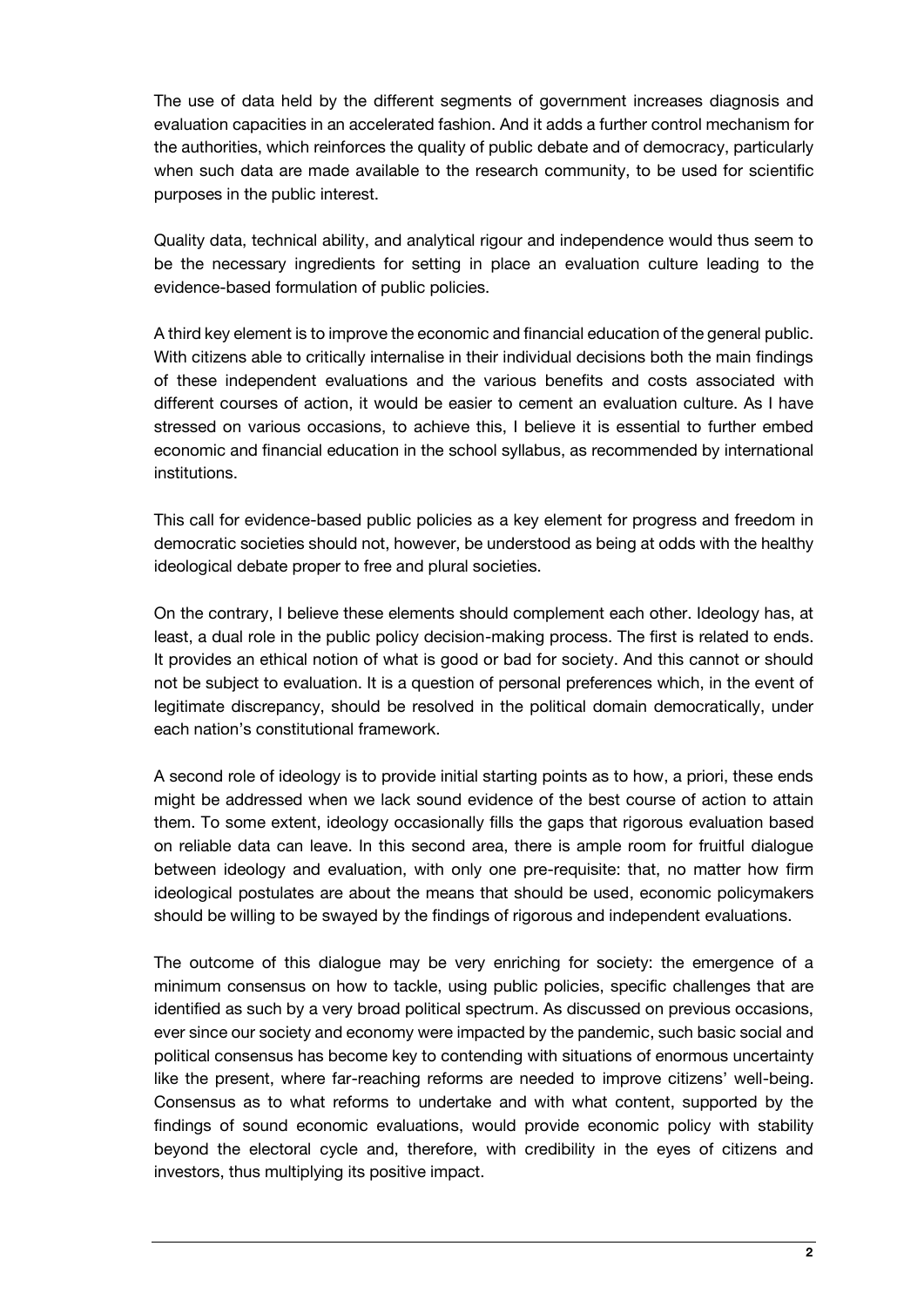In this process, I believe that the media can and must play a pivotal role.

The media are crucial in identifying the problems facing society, which may ultimately have to be addressed through economic policy action. In the words of Elias Canetti, a true writer is like a bloodhound,<sup>1</sup> who must sniff around, missing nothing, in search of the truth. In my view, this attitude would also be desirable in journalists.

The media also play a key role in ensuring public accountability and transparency, beyond the institutional function that parliaments fulfil in that dimension. And not only from a supply perspective —as public authorities we commonly use the media to launch messages about our actions— but also from a demand perspective, since the media themselves require the authorities to provide this information and the appropriate explanations (evaluations).

I would like to underline the unique role played by the media in relaying such information, explanations and findings to citizens. For example, only a very small number of reports, articles, evaluations or speeches prepared by the Banco de España are actually read by the general public. We have to admit that they are brought to citizens' attention almost exclusively by the media. Hence the importance we, at the Banco de España, attach to forging a smooth and close relationship with the media, strengthening the channels that enable us to properly explain our work, through briefings, interviews or by participating in events such as this one. That is what has led us to include summaries and extracts outlining our reports, to make them more readily understandable for journalists. Although not always easy, we also try to use language and formats that are accessible to all.

The media therefore play a vital role in contributing to promote an evidence-based economic policy culture and, indirectly, to foster citizens' economic and financial literacy.

The greatest challenge, in my view, is to be able to get across to citizens the complexity of economic problems and their possible solutions, taking into account the boundaries of knowledge or available information, so that the findings of evaluations and analyses are properly interpreted with due caution. To this end, media professionals obviously need to be financially literate. In order to explain this debate and to communicate it to citizens in a language they can understand, journalists must first be able to grasp the complexities and boundaries of economic analysis.

I would venture to say that the fruitful dialogue between ideology and evaluation, which I mentioned earlier, can only take place if the findings of such evaluations, and that includes their limitations, are adequately communicated to the general public and if ideological postulates are open to be influenced by them. Ultimately, this should favour the creation of the consensus required to implement the necessary economic reforms.

And this challenge is even greater, as the former president of the Spanish Financial Press Association (APIE), Iñigo de Barrón, pointed out<sup>2</sup>, in a setting of increasing political polarisation of the media, in which we are having to counter misinformation and in which

l

<sup>1</sup> E. Canetti (1936), "Hermann Broch*"*, speech delivered on the occasion of Hermann Broch's fiftieth birthday (Vienna, November 1936), in *The Conscience of Words,* Fondo de Cultura de México, 1981.

<sup>2</sup> Iñigo de Barrón (2019), speech delivered on 25 November at the 2019 "Tintero y Secante" award ceremony organised by the Spanish Financial Press Association.